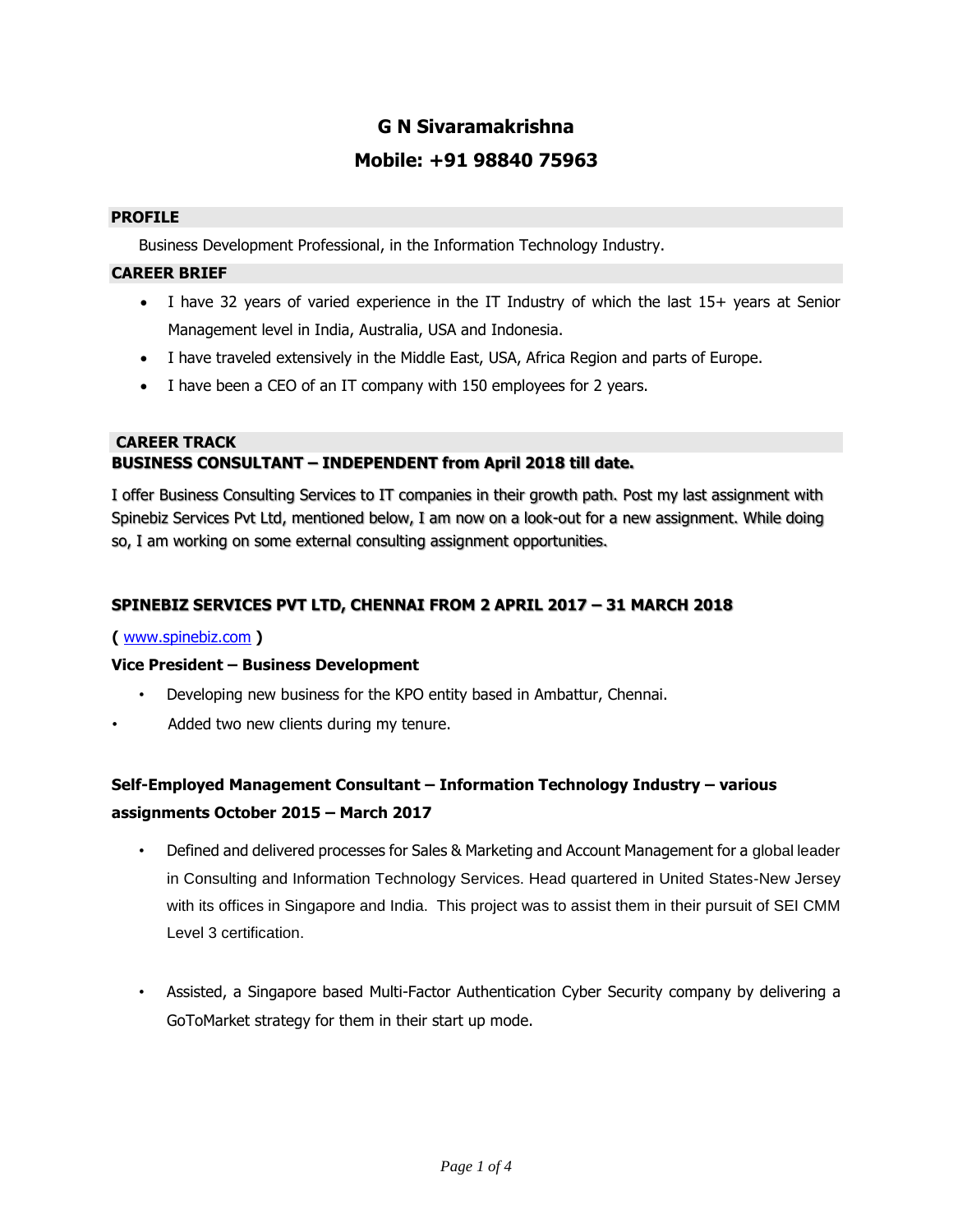- Worked for an Australian software testing and quality assurance services company in acquiring new clients.
- Delivered a Business Plan for a UK based MNC company specialized in providing quality and safety solutions for many of the world's leading companies and brands.

# VALCON MANAGEMENT CONSULTANTS PVT LTD, CHENNAI INDIA ( FEBRUARY 2015 -**OCTOBER 2015)**

#### **( [www.valcon.com](http://www.valcon.com/) )**

#### **Management Consultant**

# **Originally a 3 months' assignment commenced on 23rd February 2015, it was extended until 31st October 2015; and thereafter concluded.**

• Developing Management Consulting Practice for the IT sector, based out of India.

## PT BUSINESS INTELLIGENCE TECHNOLOGIES, JAKARTA; INDONESIA (2012 TO 2015)

### **( [www.bizintek.com](http://www.bizintek.com/) [\)](http://www.bizintek.com/)**

### **Director – Operations August 2012 – April 2013 And August 2013 - January 2015**

Delivery, CoE Management, Operations Management activities of all 3 divisions

- Tally.ERP 9 division.
- Enta HR solutions' division.
- MS Dynamics Axapta ERP and MS Dynamics CRM division.

Created a team of delivery personnel, got certifications done up on Functional and Technical certifications for Microsoft ERP and CRM as per the prevalent Gold Partnership Level.

#### **Other Clients worked with in the period 2011-12:**

- Ascenders Technologies Pvt Ltd ( [www.ascenderstech.com](http://www.ascenderstech.com/) [\)](http://www.ascenderstech.com/)
- Carevoyant Inc ( [www.carevoyant.com](http://www.carevoyant.com/) )
- 3 Edge Solutions ( [www.3edge.in](http://www.3edge.in/) [\)](http://www.3edge.in/)
- DiSEL English Language Spoken Software ( [www.disel.in](http://www.disel.in/) )
- Mer Pedagogy Pvt Ltd ( [www.merpedagogy.com](http://www.merpedagogy.com/) )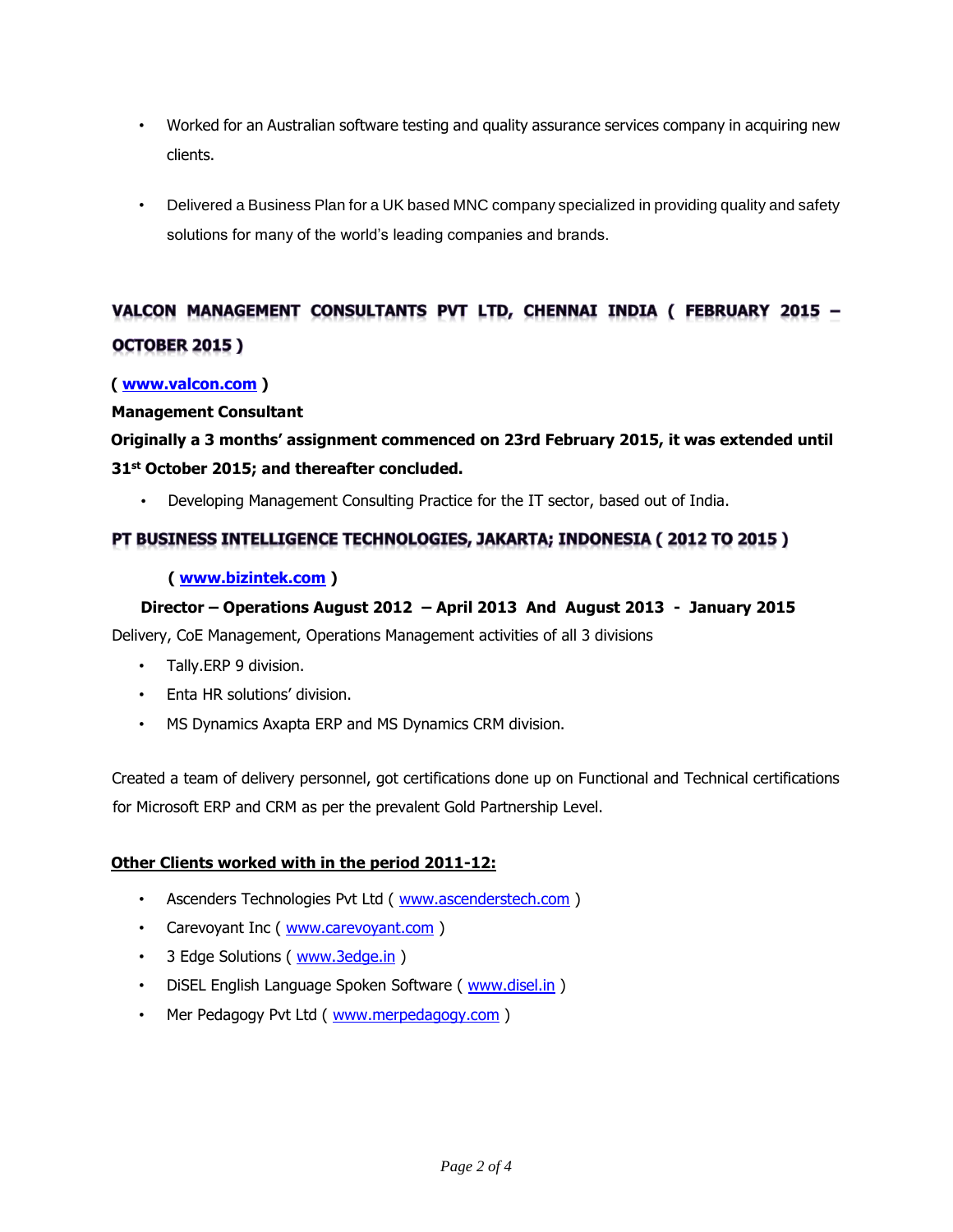## RAQMIYAT LLC, CHENNAI; INDIA AND RIYADH; KINGDOM OF SAUDI ARABIA.

#### **( [www.raqmiyat.com](http://www.raqmiyat.com/) )**

#### **Regional Director May 2011 – September 2011**

• Was based in Chennai and traveled to UAE and KSA to set up KSA operations.

### SUNDARAM INFOTECH SOLUTIONS LIMITED, CHENNAI; INDIA.

#### **( [www.sundaraminfotech.com](http://www.sundaraminfotech.com/) [\)](http://www.sundaraminfotech.com/)**

#### **Head – SBU IT Infrastructure Management Services 2010 - 2011**

SBU head – IT Infrastructure Management Services;

• NOC / DRS & Onsite IT Infra support services

#### KEANE INDIA LIMITED, CHENNAI; INDIA.

#### **(<http://americas.nttdata.com/> )**

#### **Vice President –India Sales 2008 – 2010**

• Strategy building, Business planning& execution, Profit Center management.

### CSS CORP PVT LTD, CHENNAI; INDIA.

#### **( [www.csscorp.com](http://www.csscorp.com/) )**

#### **(Formerly known as Cybernet Software Systems Pvt. Limited Regional Director – India,**

#### **Middle East &Africa & Asst Vice President 2005 - 2008**

- Business Operations Enterprise services Division of the company, in the region comprising India, Middle East and Africa.
- Enterprise Applications, Software Testing services, Application Support Services and Implementation of enterprise-wide software applications.

#### **STADS LIMITED, CHENNAI**

#### **CEO 2003 – 2005**

- Was the CEO of the company.
- Business operations' management for this systems integration company, a part of Eonour Technologies Limited, Chennai.